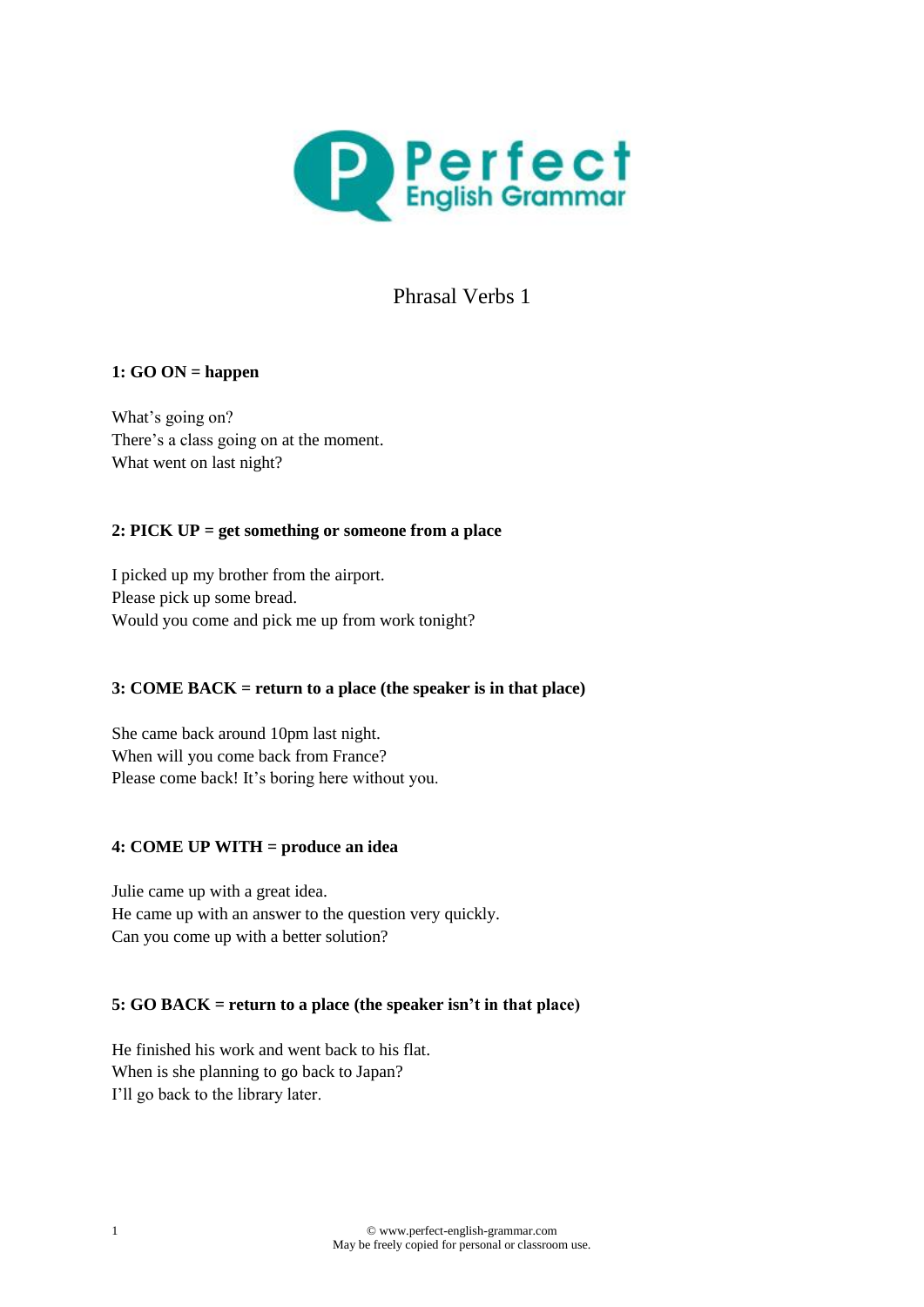#### **6: FIND OUT = get information**

Can you find out what time the restaurant opens? I found out that we need to submit our essays next Tuesday. I don't know what the weather forecast is for tomorrow, but I'll find out.

#### **7: COME OUT = appear from a place**

She came out of the kitchen. He went to the café and came out with a coffee. Please come out of the bedroom.

#### **8: GO OUT = go to an event / restaurant / pub / party**

Let's go out for dinner. You're going out a lot these days. We should go out more.

# **9: POINT OUT = show / mention**

She pointed out the beautiful paintings on the walls. Please point out to the students that they must attend all the lectures. 'We'll miss the bus if we don't hurry', he pointed out.

#### **10: GROW UP = become an adult**

I grew up in Scotland. My children are growing up too fast! When will he grow up?

#### **11: SET UP = create / arrange**

I need to set up a new bank account. She's decided to set up her own company. I set up some language classes at the school.

## **12: TURN OUT = in the end we discover**

The maid turned out to have stolen the money. He turned out to be a friend of Alex's. The party turned out to be a big success.